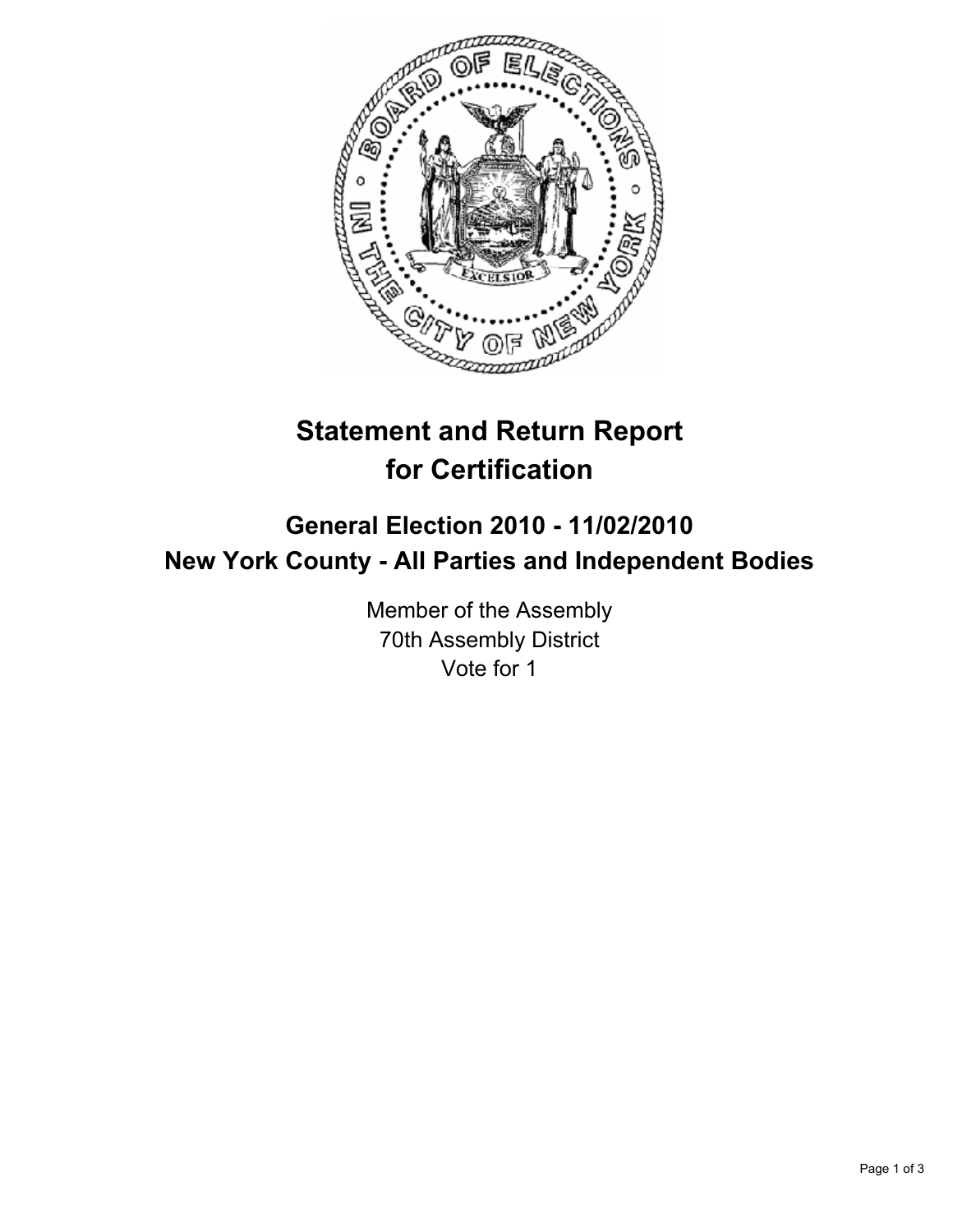

## **Assembly District 70**

| PUBLIC COUNTER                      | 24,501       |
|-------------------------------------|--------------|
| <b>EMERGENCY</b>                    | 2            |
| ABSENTEE/MILITARY                   | 356          |
| <b>AFFIDAVIT</b>                    | 858          |
| <b>Total Ballots</b>                | 25,776       |
| KEITH L T WRIGHT (DEMOCRATIC)       | 20,567       |
| DEXTER DAVIS (REPUBLICAN)           | 924          |
| KEITH L T WRIGHT (WORKING FAMILIES) | 1,434        |
| A. JOHNSON (WRITE-IN)               | 1            |
| ADAM CLAYTON POWELL (WRITE-IN)      | 1            |
| CRAIG SCHLAY (WRITE-IN)             | 1            |
| EVETTE ZAYAS (WRITE-IN)             | 1            |
| FR RICH RAMES (WRITE-IN)            | 1            |
| JANINE ADJO (WRITE-IN)              | 1            |
| JEFF WILKIN (WRITE-IN)              | 1            |
| JOE DEGISE (WRITE-IN)               | 1            |
| JOSEPH SHARON (WRITE-IN)            | 2            |
| MARUIH BING (WRITE-IN)              | 1            |
| ME (WRITE-IN)                       | 1            |
| MICHEALE (WRITE-IN)                 | 1            |
| MICKEY MOUSE (WRITE-IN)             | 2            |
| MONIQUE WASHINGTON (WRITE-IN)       | 1            |
| N/A (WRITE-IN)                      | 1            |
| NABAVI OLIVER (WRITE-IN)            | $\mathbf{1}$ |
| NO NAME (WRITE-IN)                  | 2            |
| NO ONE (WRITE-IN)                   | 1            |
| ROBERT CARLERD (WRITE-IN)           | 1            |
| ROBERT RODRIGUEZ (WRITE-IN)         | 1            |
| WARREN REDICK (WRITE-IN)            | 1            |
| <b>Total Votes</b>                  | 22,949       |
| Unrecorded                          | 2,827        |